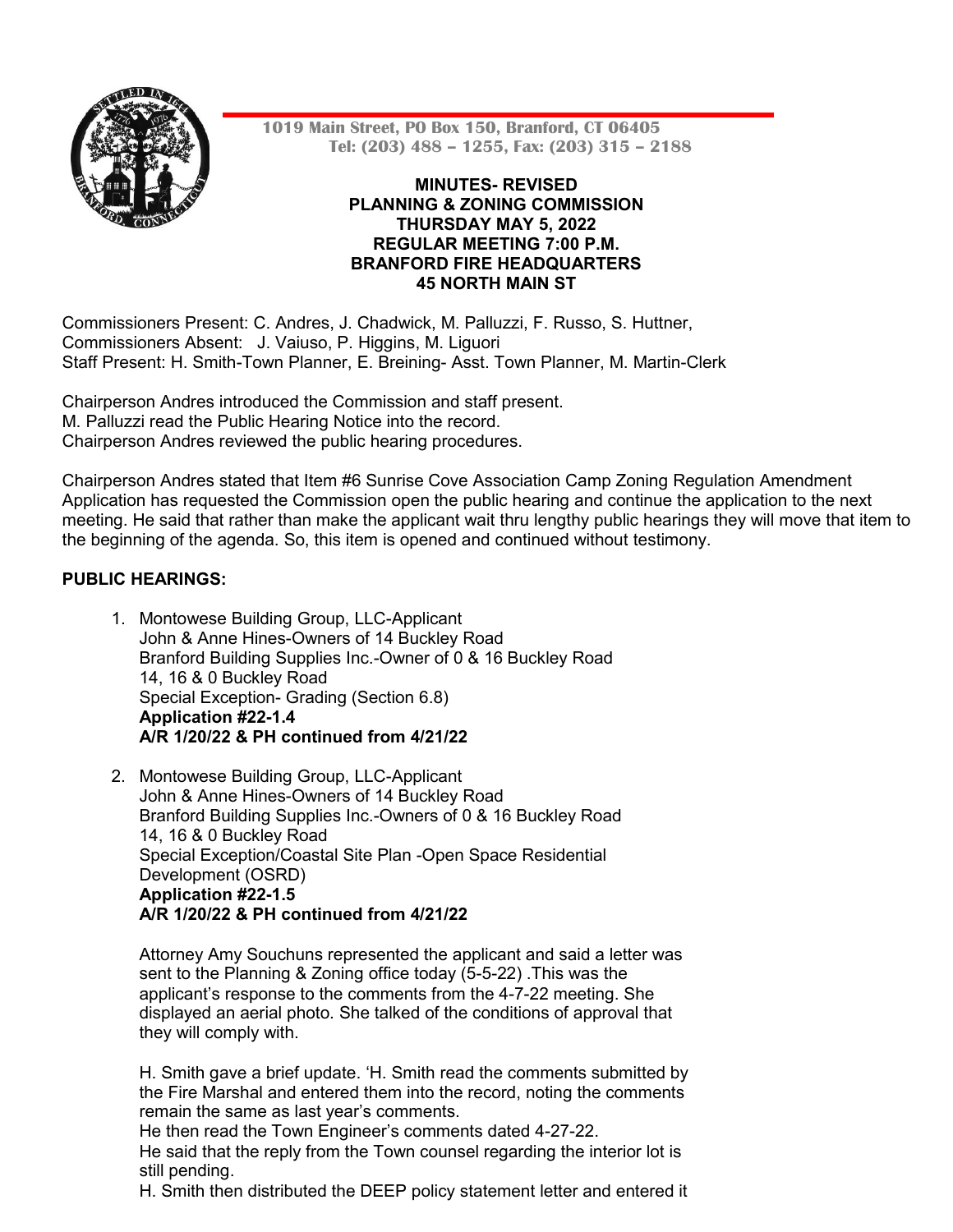# *TOWN OF BRANFORD PLANNING AND ZONING COMMISSION Minutes- May 5, 2022 Page 2 of 8*

into the record as well. The commission asked some questions.

## **PUBLIC INPUT:**

- 1. Neal Warner-19 Brightwood Lane-He said years ago when the area behind him was cleared, the water came underground and caused damage to his pool. He's not certain that was the cause of the damage but based on what he's hearing at the meeting, no one can tell him it's not. He repeated that the rocks behind his house are less than 50 feet from his property and he thinks that legally they can't blast there. But if they do blast there, where is the water going to go? He said the commission could feel his disappointment. He said he hopes the board has more regard for his neighborhood than what is presented at the meeting tonight.
- 2. Marie Erhardt- 5 Marshall Place-She has concerns after hearing that the homeowners' assn. would be responsible for maintenance of the swales and other issues. She has some experience with homeowner's assn. and sometimes the issue is not spending money until the issue is a problem. Her property abuts this and she asked; what is her recourse if that is not maintained or she has damage as a result. She talked of open space which is tidal wetlands. She read from the regulations re: open space. There is no value for recreation on that space. She requested the Commission consider this when reviewing the application.
- 3. Claudio Richetelli- 23 Brightwood Ln- He is concerned about raising the grade of the land, do they then redraw the FEMA line. Right now he is out of the fema line and is not required to have flood insurance. He talked of a swale in between Brightwwod Lane and Woodside that floods constantly. The flooding they have now is controllable, but they don't know what they are going to get or what will happen. He noted the access to Brightwood Land thru the cul de sac.
- 4. Barbara Lucas Richetelli-23 Brightwood Ln-She said she's looking at things from a technical nature. She mentioned that this is a nonconforming interior lot with respect to frontage. She researched other common ownership communities frontage is and she listed many of them. She noted the minimum required is 75 feet. She referred to zoning regulations on non-conforming lots. This development is out of character within the neighborhood.

She's asking the commission to consider the regulations for an interior lot development to apply here. She is fearful that making a manmade plateau is detrimental to the natural characteristics of the land may have a potential negative impact on the sensitive local ecology and underwater courses. She reminded the commission she had previously supplied photos of the flooding and Dave Sacco said the flooding is tidal in nature. She spoke of the development and the water problems they have and what will happen when the project is there? She spoke of the pocd and sea level rise. She talked of open space and the Land Trust.

3. Louisa DeLand-26 Brightwood Lane- She has been a resident in that area for a period of time and she understands how the berms work. She has experience with these projects and knows sometimes they do flood and noted that soil testing should be done in that area if fill is being brought in. That is a concern of the area. She said there is also wildlife there. She has worked with the Land Trust and spoke with them and noted that area would need a lot of work to make it accessible to the public. She noted blasting has a very negative effect on the environment and community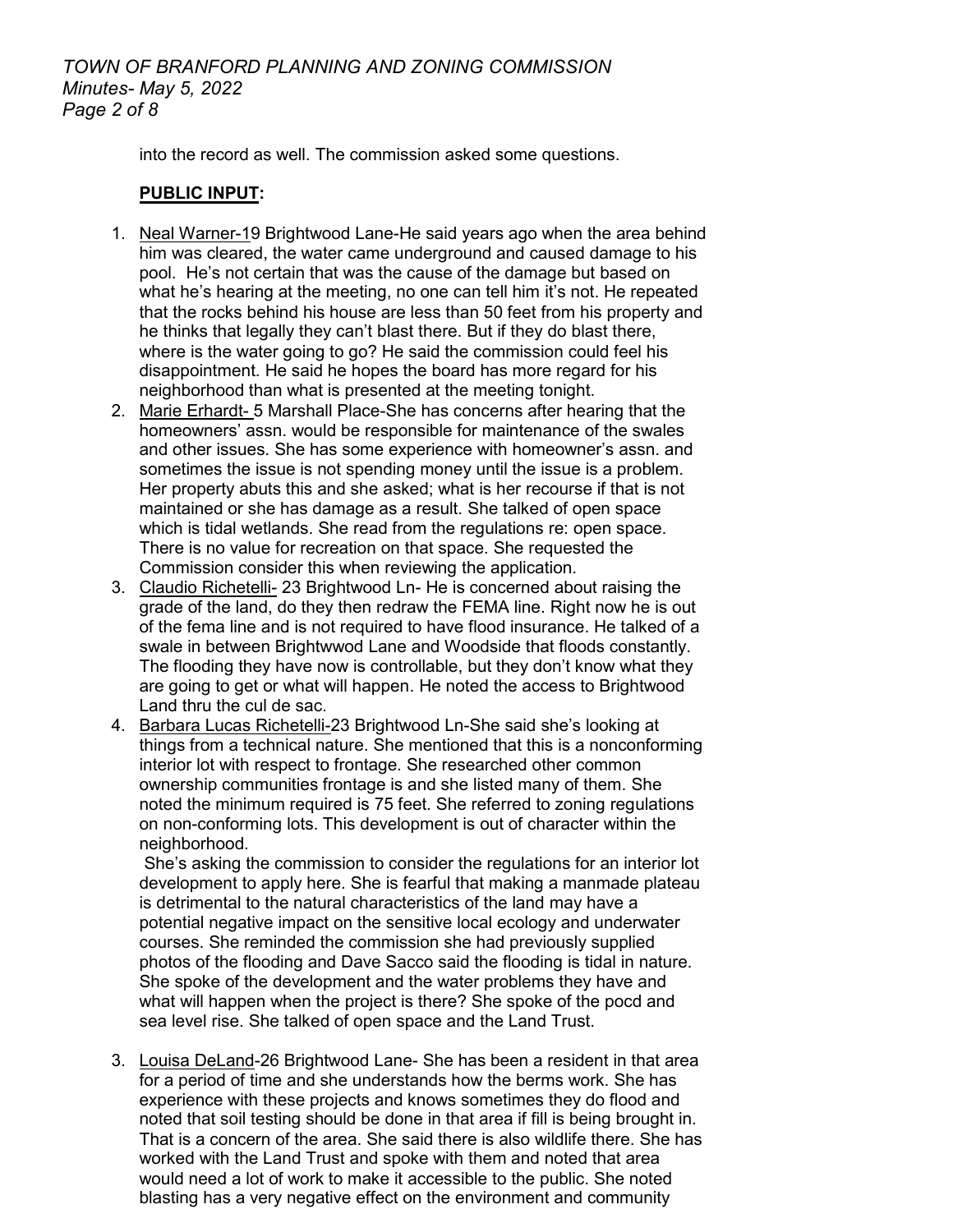nearby. She said this development is out of scale with the area. She feels like there are ways that something could work there but this isn't it.

4. Perry Maresca-He said he is speaking as a resident for nearly his entire life. He grew up on cul de sacs that abutted woods, rocks and cliffs and caves. Growing up, the woods were his backyard playground. He empathizes with the neighbors with their concerns .This land is owned by someone and has the right to develop it. The Giordano family is honorable with deep roots in the town. He Trusts they will build something they will be proud of. He trusts that they have listened to the neighbors. He spoke of Hunting Ridge Farms, The Ponds, Linden Shores and The Landing. He noted these developments are maintained by a homeowners Association and they all have one single entrance. This project is 12 homes on 8 acres. He thinks this will be good for the town and may increase the value of nearby homes**.**

**Attorney Souchuns noted they are still waiting for the Town Attorney's comments on the interior lot question and they need to form a maintenance plan for next meeting. She requested the Public Hearing remain open to the next meeting on 5/19/22.**

**The applicant granted a time extension and the Commission accepted it.** 

5. Daniel Rabin-Applicant Zoning Regulation Amendment-Addition of Solar Regulations **Application #22-3.3 A/R 3/3/22 & PH continued from 4/21/22**

### **This was opened at the 4/21 meeting and is continued without testimony to the 5/19/22 meeting.**

6. Ron & Marie Cervero-Applicants & Owners 44 Flat Rock Road Special Exception-Oversized Accessory Structure (Construction of a Two Car Garage) **Application #22-3.7 A/R 4/7/22 & PH set for 5/5/22**

Attorney John Parese (Whitney Ave, Hamden CT) represented the applicant and submitted photos of the garage for the record. The proposed garage will replace the smaller existing shed. Marie Cervero was also present for any questions. Attorney Parese explained the applicants need more storage since they have minimal closet space. They obtained approval from the Zoning Board of Appeals. He also noted that they received approval from one of their neighbors.

E. Breining reviewed the staff report

PUBLIC INPUT: No one spoke **Chairperson Andres closed the Public Hearing.**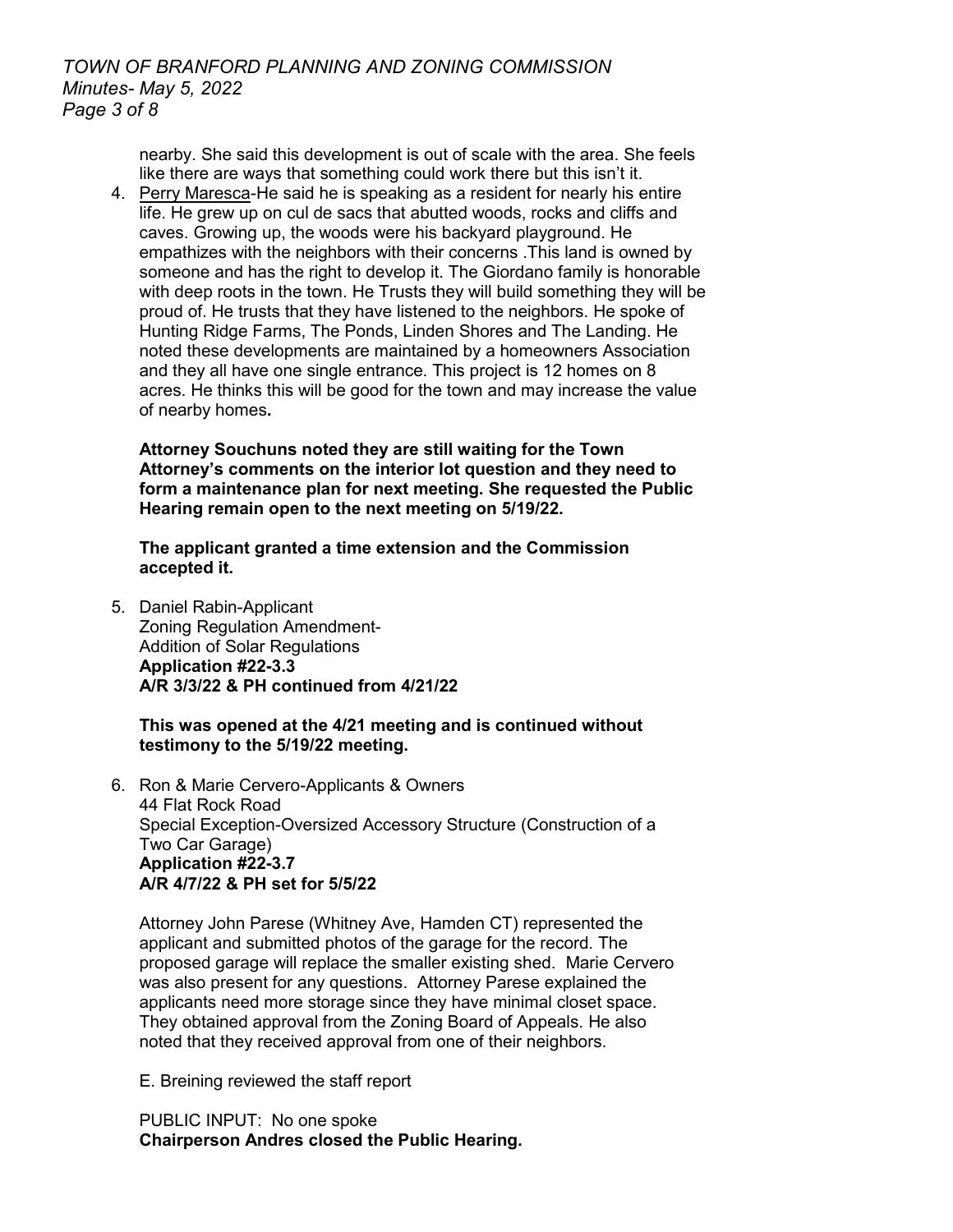*TOWN OF BRANFORD PLANNING AND ZONING COMMISSION Minutes- May 5, 2022 Page 4 of 8*

7. Dream Machines LLC & Cavu Holdings LLC c/o Gerald Beauton-Applicant & Owner 226 North Main Street Special Exception-Automotive Sales **Application #22-3.10 A/R 4/7/22 & PH set for 5/5/22**

Gerald Beauton (Applicant) spoke and explained the business is collector automobiles. It is internet sales only by appointment. He stated that no repairs will be done outside He will be detailing the cars outside. He will not have outside storage or signage. He can accommodate 24 cars inside and no cars will be displayed outside.

E. Breining reviewed the staff report.

The Commissioners asked a few questions.

#### PUBLIC INPUT:

1. Perry Maresca-(member of Economic Development Commission) He said he hopes that all the concerns can be addressed and the project will move ahead.

S. Huttner suggested that the applicant consider using native plants as well as solar lighting.

### **Chairperson Andres closed the Public Hearing.**

8. Sunrise Cove Association Inc. (Sunrise Cove Camp) c/o Robert Caldarella-Applicant Zoning Regulation Amendment-Amend Section 3.3A and add new Section 3.5 (Pre-existing summer cottage/camp site). **Application #22-4.1 A/R 4/7/22 & PH set for 5/5/22**

**The Public Hearing was opened and continued without testimony to the next meeting per the applicant's request.**

## **MINUTES: 4/21/22 H. Smith deferred the approval of the minutes to the next meeting on 5/19/22.**

### **RETURN TO TABLE:**

1. Ron & Marie Cervero-Applicants & Owners 44 Flat Rock Road Special Exception-Oversized Accessory Structure (Construction of a Two Car Garage) **Application #22-3.7 A/R 4/7/22 & PH set for 5/5/22**

### **M. Palluzzi made a motion to approve the application with the Finding and Condition below:**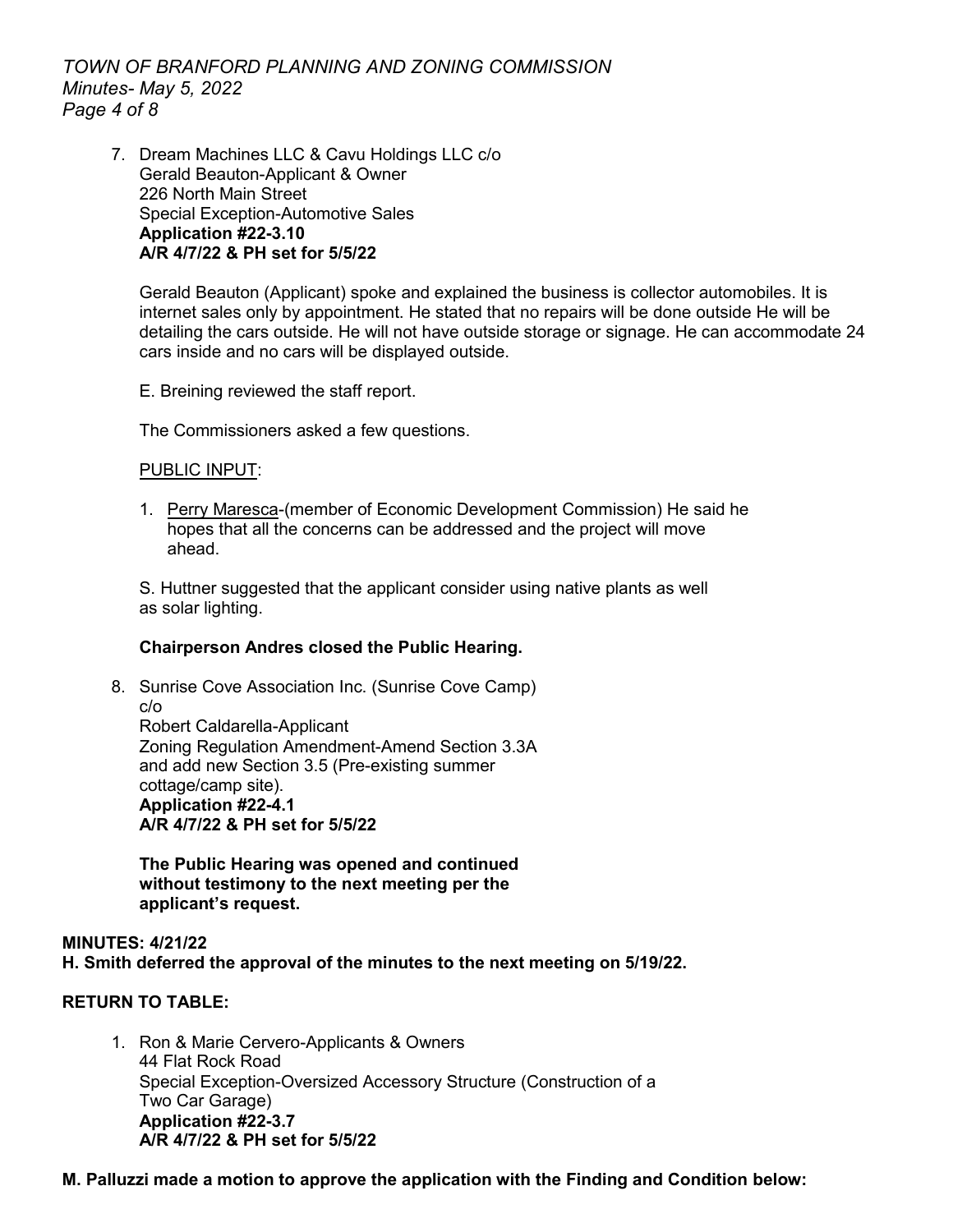# *TOWN OF BRANFORD PLANNING AND ZONING COMMISSION Minutes- May 5, 2022 Page 5 of 8*

# FINDING**:**

1) Subject to compliance with the conditions listed below, the Commission finds, based on the testimony and application materials presented, that the proposed use of the property is consistent with the Special Exception Criteria per section 9.8 of the zoning regulations.

## CONDITIONS**:**

- 1) Prior to the issuance of a Zoning Permit or the zoning authorization for the issuance of a building permit the following shall be addressed to the satisfaction of the Zoning Enforcement Officer:
	- a. Prior to the start of construction, the erosion control measures shall be installed to the satisfaction of the Zoning Enforcement Officer and maintained throughout the project

### **F. Russo seconded the motion which passed unanimously.**

2. Dream Machines LLC & Cavu Holdings LLC c/o Gerald Beauton-Applicant & Owner 226 North Main Street Special Exception-Automotive Sales **Application #22-3.10 A/R 4/7/22 & PH set for 5/5/22**

## **F. Russo made a motion to approve the application with the Findings and Conditions below:**

## FINDINGS:

- 1. Subject to compliance with the conditions listed below, the Commission finds, based on the testimony and application materials presented, that the proposed use of the property is consistent with the Special Exception Criteria per Section 9.8.F.
- 2. Per Section 6.3.L.3 existing vegetation is considered to meet the rear landscaping requirement of Section 6.3.

### CONDITIONS**:**

- 1. Prior to the issuance of any Certificate of Zoning Compliance or the zoning authorization for the issuance of any Certificate of Occupancy the following shall be added to the site plan addressed on the property to the satisfaction of the Zoning Enforcement Officer or the Town Planner:
	- a. A planting bed along the west side property line and all the landscaping noted on the 1985 plan shall be planted with a canopy tree added per Section 6.3.E.1.
	- b. All lighting shall conform to the regulations of Section 6.7 or will be removed/replaced if found to be nonconforming.
	- c. Parking spaces shall be striped to be consistent with the submitted plan.
- 2. No additional signage or new or replacement exterior lighting shall be installed without staff or Commission approval, as appropriate, for its compliance with the Zoning Regulations.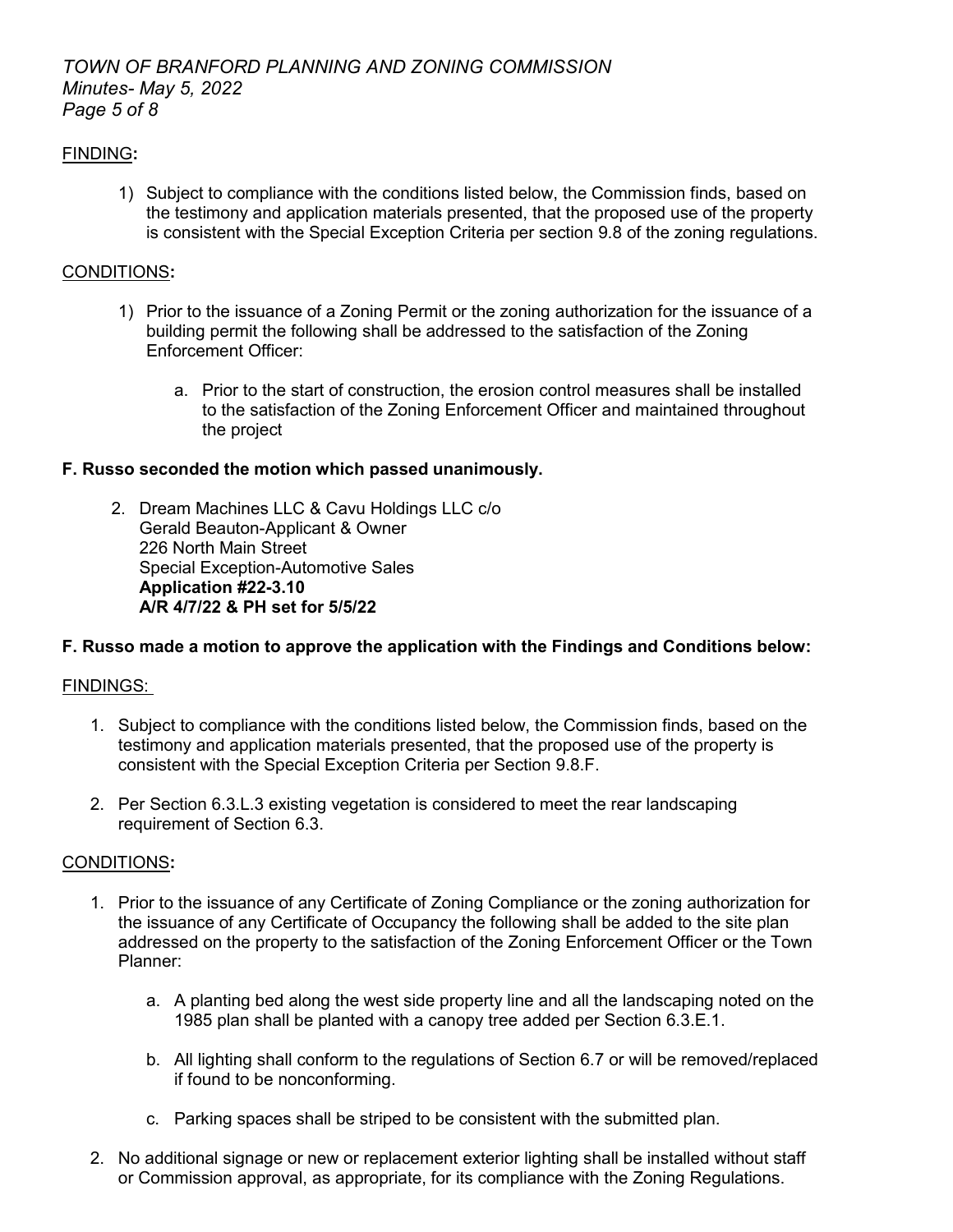# *TOWN OF BRANFORD PLANNING AND ZONING COMMISSION Minutes- May 5, 2022 Page 6 of 8*

- 3. Outdoor storage of materials or motor vehicles shall not be permitted. Outdoor storage of materials and equipment may only take place within the fenced area to the rear of the building.
- 4. This Special Exception approval shall apply only to motor vehicle sales. Minor detailing, repair and washing is also included. No service repair, washing, lubricating or detailing of motor vehicles not being offered for sale shall be permitted without approval from the Planning & Zoning Commission.

# **J. Chadwick seconded the motion which passed unanimously.**

## CORRESPONDENCE:

- 1. Referral from Town of East Haven-A Regulation Amendment Application
- 2. Cell tower equipment swap at Leetes Island Road

## **OLD BUSINESS:**

- 1. Proposed Affordable Housing Plan-**Public Hearing set for May 19, 2022.**
- 2. 61 Burban Associates LLC, c/o Joseph Iamunno (Manager)- Applicant & Owner 61 Burban Drive PDD/Master Plan-Multi-Family Residential Development **Application #21-11.4 A/R 11/18/21 & PH opened 1/20/22 & closed 3/17/22.**

**S. Huttner made a motion to approve the draft Resolution as amended with the effective date of 5/30/22. J. Chadwick seconded the motion.** 

- **M. Palluzzi was opposed.**
- 3. 61 Burban Associates LLC, c/o Joseph Iamunno (Manager)- Applicant & Owner 61 Burban Drive PDD Site Plan/Coastal Site Plan – Multi-Family Residential Development **Application #21-11.5 A/R 11/18/21 & PH opened 1/20/22 & closed 3/17/22.**

### **S. Huttner was seated for J. Vaiuso who was absent.**

The Commission discussed the applications.

H. Smith reviewed the proposed Findings & Conditions from the memorandum dated 4/29/22.

**F. Russo made a motion to approve the PDD Site Plan/Coastal Site Plan and adopt the findings and conditions from the 4/29/22 memo from H. Smith as amended with the effective date of 5/31/22.**

**J. Chadwick seconded the motion which passed 4-1.**

**M. Palluzzi was opposed.**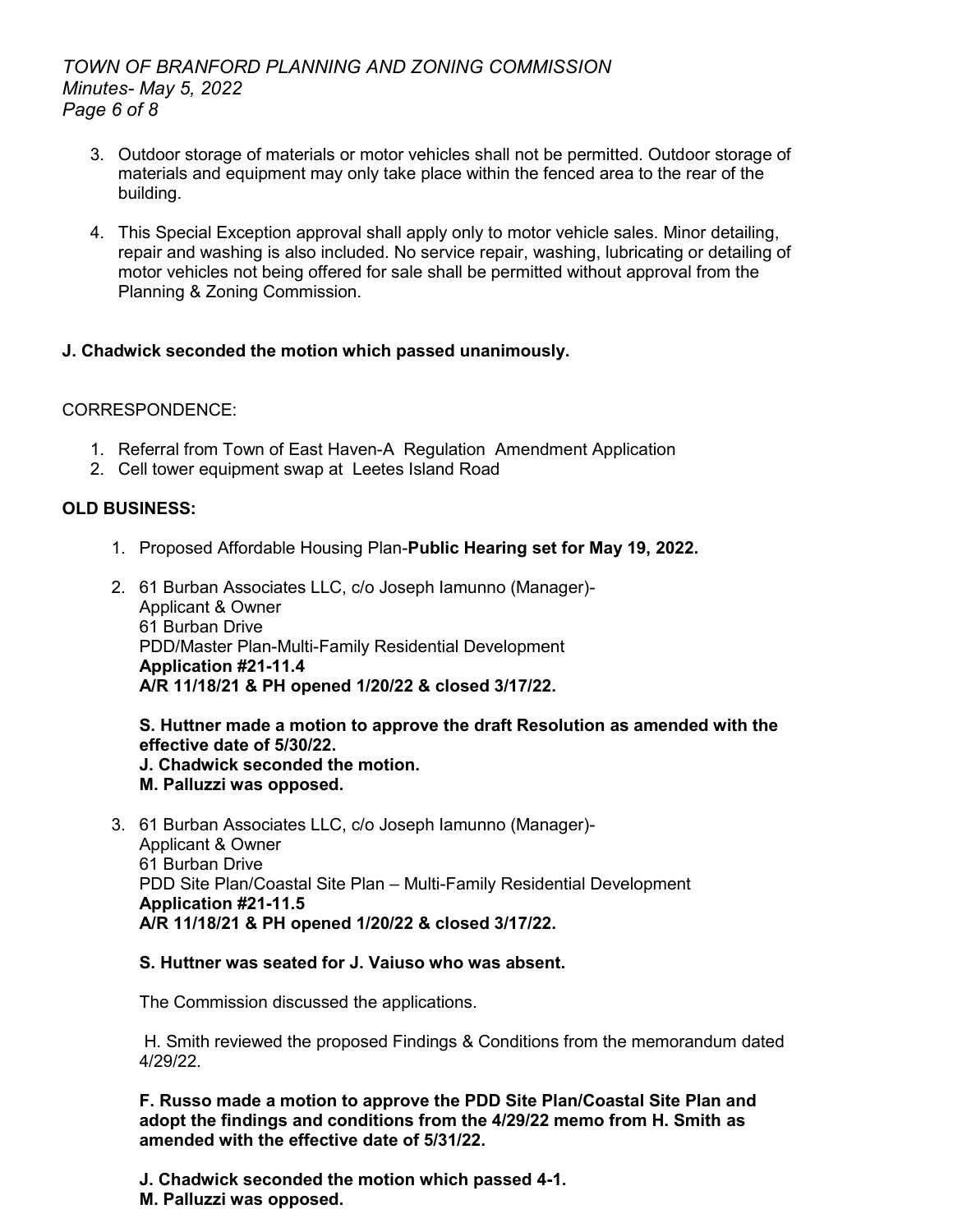# *TOWN OF BRANFORD PLANNING AND ZONING COMMISSION Minutes- May 5, 2022 Page 7 of 8*

4. Justin Gargano-Applicant Charles Weber Jr. c/o 16 Business Park LLC-Owner 16 Business Park Drive Site Plan Modification- Add patio & landscaping to Brewery **Application # 22-3.6 A/R on 3/17/22 & tabled to 5/5/22**

## **This is Tabled to the 5/19/22 meeting.**

- 5. Robert & Elena McLean-Applicants & Owners 26 Old New England Road Special Exception- Single Family Home **Application #22-3.8 A/R 4/7/22 & PH set for 5/19/22**
- 6. Robert Mangino-Applicant Shrestha Management CCC-Owner 230 East Main Street Site Plan-Restaurant/Convenience Store **Application #22-4.2 A/R 4/7/22 & tabled to 5/5/22**

**This is Tabled to the 5/19/22 meeting.**

### **NEW BUSINESS:**

1. Bluepoint Apothecary LLC c/o Attorney Timothy Herbst-Applicant Zoning Regulation Amendment- Amend Zoning Regulations & Moratorium to allow Hybrid Retailer Cannabis Establishments **Application #22-4.4 To be A/R and PH to be set**

**This was A/R and the PH set for 6/2/22.**

2. Bluepoint Apothecary LLC c/o Attorney Timothy Herbst-Applicant Two Dogs LLC c/o Mark Milano-Owner 471 East Main Street Special Exception- Hybrid Retailer Cannabis Establishment **Application #22-4.5 To be A/R & PH to be set**

# **This was A/R and the PH set for 6/2/22.**

3. 33 West Avenue LLC c/o Robert Regel-Applicant & Owner 33 West End Avenue Special Exception Modification-Two Family Home **Application #22-4.6 To be A/R and PH to be set** 

**This was A/R and the PH set for 6/2/22.**